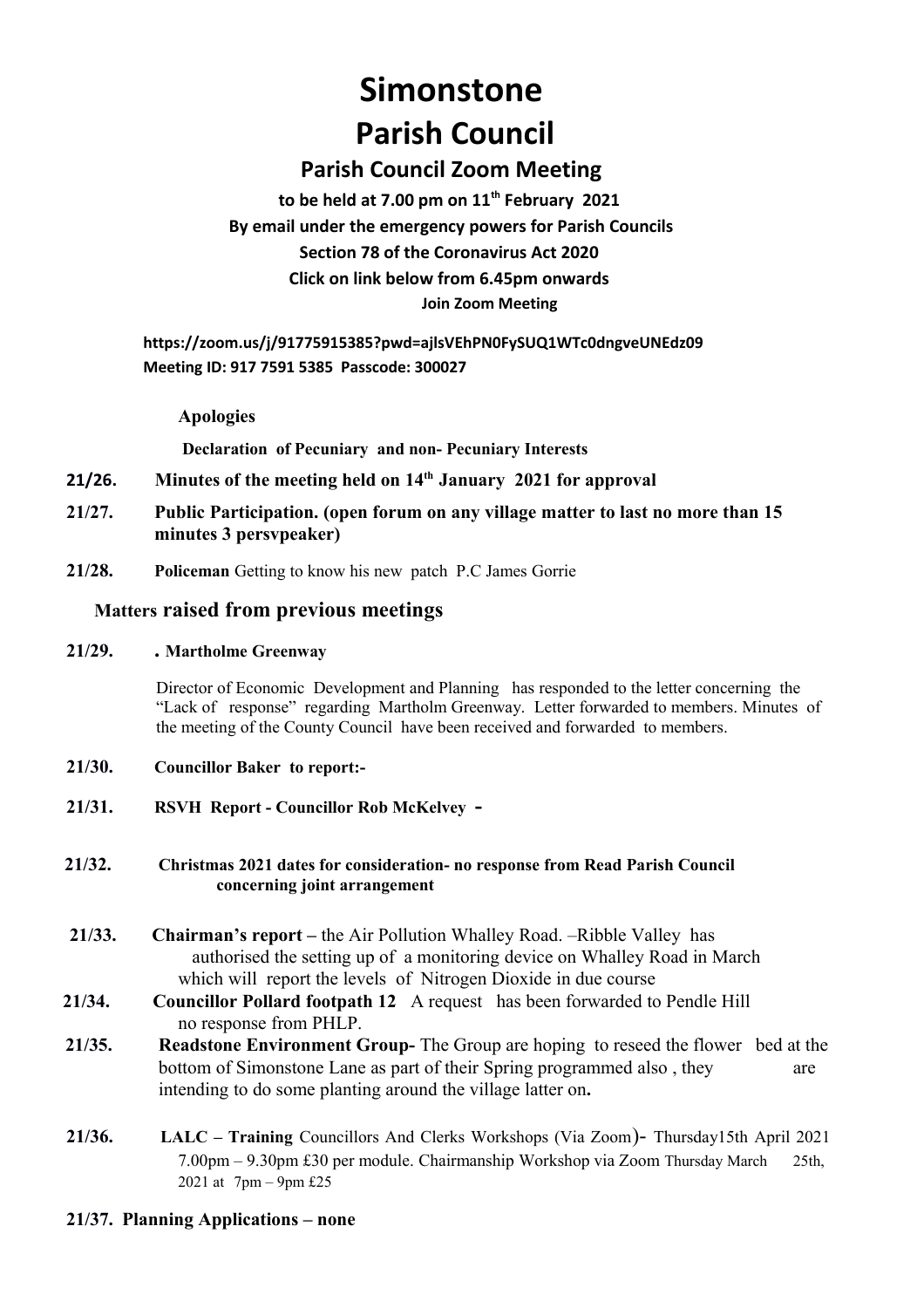# **21/38. Finance**

# **Budget 20/21 report – forwarded to members**

|              |       | Due to the Covid Emergency items not spent (Covid Windfall) Christmas Party |
|--------------|-------|-----------------------------------------------------------------------------|
|              | £1000 |                                                                             |
| Civic Sunday | £400  |                                                                             |
|              | £1400 |                                                                             |

The above items, due to the Covid Emergency were not used in this financial year and are covered in the budget for next year. Hence the sums are available for use in this current year.

At last month's meeting it was suggested that the surplus funds should be used for helping the shortfall of computers at our local School to assist in filling any short fall in the provision of computers to assist children who having assisted home learning during the lockdown.

In discussion with the St Peters School, Head teacher. The school was allocated 4 computers under the Government funding scheme. It was explained that this was due to the in which it is situated. In order to fill shortfall the school has been trying to obtain second hand updated laptops to fill the gaps in their requirments. Whilst this has not been ideal they were managing to a greater extent. However, the unexpected increase in IT requirement the weaknesses in the infrastructure are showing up and affecting the overall efficiency and the learning capacity of the School. In particular in the early learning years, and there has been some difficulty where WFI has not been available to some children learning from home.

The general state of the schools IT infrastructure is in need of upgrading, and is causing problems due to its inefficacy. The school is developing a programme to address the occurring inadequacies at present .

The Schools WFI is struggling with the additional soft and Hardware and is very slow in downloading both the administration and educational activities

Financial help in obtaining Kindle type tablets would enhance the early years teaching they would cost about £60 each totalling £360 would be of great assistance

.

#### **21/39. Planning Applications – none**

**21/40. Funding Grant s request –** Details of Tennis Club Improvement Grant application will be distributed at meeting for decision .

#### **21/41. Accounts for payment**

| 1. Citizens advice RV | Grant          | £150.00 |
|-----------------------|----------------|---------|
| 2. Little Green Bus   | Grant          | £150.00 |
| 3. NW Aggregates/IRH  | Road salt      | £90.00  |
| 4. Dove Syke Nursery  | Christmas Tree | £320.00 |

#### **21/42. .Next Parish Council meeting is on11th March @7pm by Zoom see above**

I R Hirst

Parish Clerk..................**.**